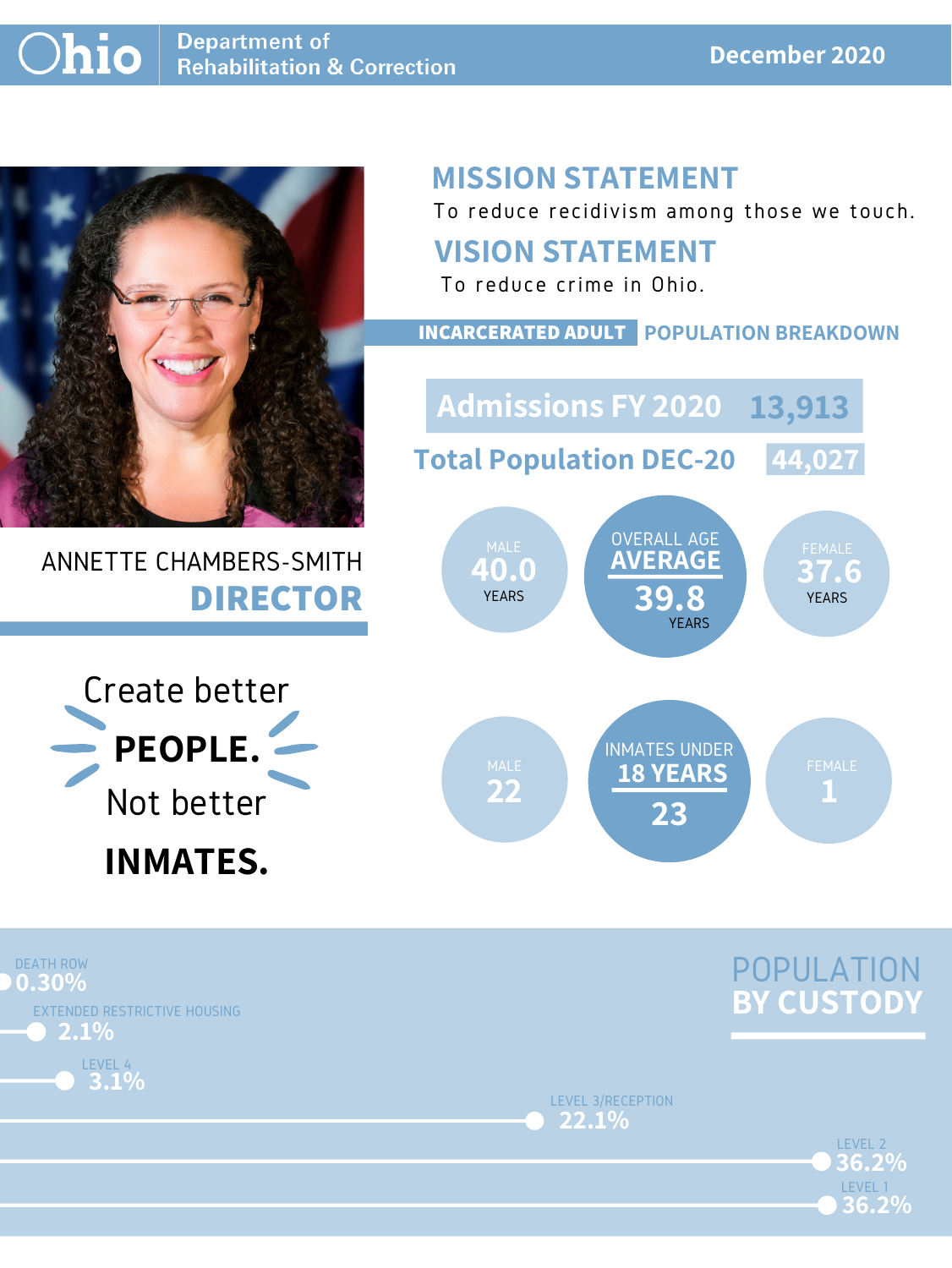#### Other Race 1,524

Black 19,647 White 22,856





## INMATE RELEASES



Executions Since February 1999 Executions Calendar Year to Date **0 56**

#### **Monthly Community Supervision Count**

| Total FY 2020                              | 21,747 |
|--------------------------------------------|--------|
| <b>Releases to Supervision</b>             | 16,588 |
| To Parole                                  | 303    |
| To Post Release Control                    | 10,481 |
| To Transitional Control/Treatment Transfer | 3,719  |
| To Judicial Release                        | 2,085  |
| <b>Releases Without Supervision</b>        | 5,136  |
| Miscellaneous Releases                     | 23     |
| *Excludes Deaths                           |        |

| <b>Community Control</b>    | 4,398  |
|-----------------------------|--------|
| <b>Interstate Compact</b>   | 3,786  |
| <b>Intervention in Lieu</b> | 673    |
| <b>Judicial Release</b>     | 689    |
| <b>PRC/Parole</b>           | 21,809 |

# Total Corrections Officers (CO) Inmate To Correction Officer Ratio **6,410**

## **Staff Profile** Total Staff **11,871**

Total Parole Officers (PO)

#### **6.1:1**

**519**